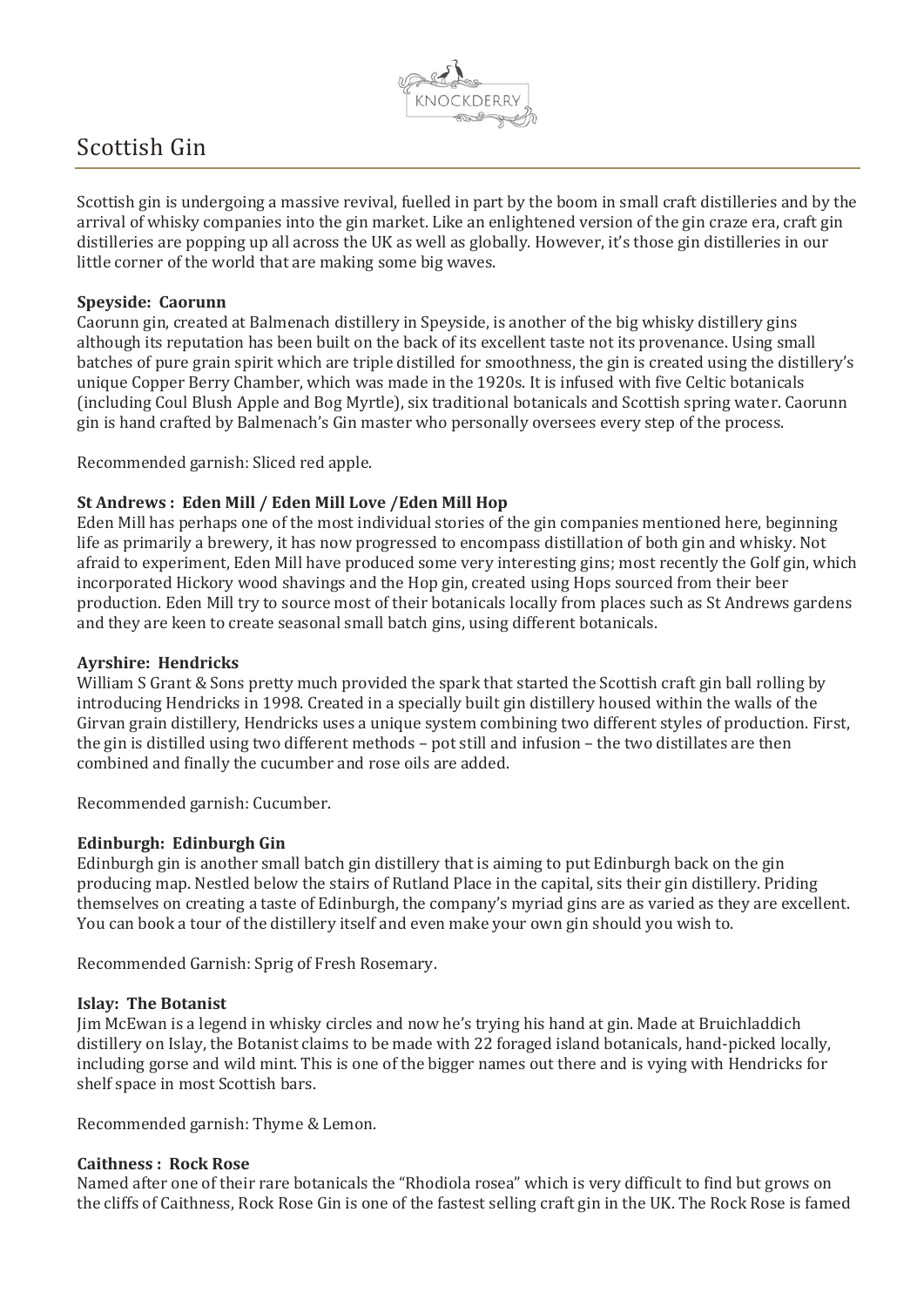

for its confirmed health benefits and was once sought after by the Vikings for its strength and vitality. It seems that this fame has not gone unnoticed, the first batch of the gin sold out in less than 48 hours – an industry record. Britain's most northerly mainland distillery, Rock Rose use an increasingly unique distilling process which infuses 18 botanicals, of which five are grown locally. Perhaps most interestingly, they use both traditional Italian and Bulgarian junipers which are blended together to create a unique juniper taste for their gin. They also make a range of seasonal gins that are well worth checking out.

Recommended garnish: Either a sprig of rosemary or orange peel.

#### **Stirling: Boe**

Boë Gin is lovingly created in small batches under the watchful eye of our Master Distiller, where rare handpicked botanicals and spices are infused in the finest neutral grain spirit, liberating the full flavour of triple filtered Boë Gin, creating a high class gin, characteristically citrus with extraordinary balance and smoothness. Boë Gin takes its name from Franz de le Boe; legend has it when Professor Franz was in search of a medicinal tonic, he mixed neutral spirit with juniper berries and created gin.

Recommended garnish: Orange.

#### **Isle of Harris: Harris**

Made using nine botanicals including locally-sourced sugar kelp, which gives the gin its wonderful coastal flavour, and produced using their small copper still – affectionately known as 'The Dottach' – this a distinctly interesting gin unlike many you will have tried before. Not only that but it comes in one of the most fantastic spirit bottles we've seen. Designed by the team at Stranger & Stranger, the bottle reflects the rolling waves of the Harris coast and carries deliberate imperfections to reflect the rugged nature of the island itself. So popular they once even had to ration their gin due to having such high demand.

Recommended garnish: pink or red grapefruit.

#### **Glasgow: Garden Shed**

An excellent Scottish gin from The Garden Shed Drinks Company, made with a selection of 14 botanicals, including blackberries, dandelion root and lavender. Tasting Note by The Chaps at Master of Malt: Floral juniper with a hint of oiliness behind it. Caraway, lemon, blueberry and a few hints of gentian root.

Recommended garnish: Blackberry or Rosemary.

## Non-alcoholic Spirit

#### **Seedlip Garden 108**

A herbaceous non-alcoholic spirit from the Seedlip range. Somewhat similar to gin, Seedlip's inventive expressions are based around the distilled non-alcoholic remedies found in The Art of Distilling (written in 1651), made using copper stills and careful selections of botanicals, but no alcohol whatsoever! Seedlip Garden 108 is made with hay, pea, rosemary, spearmint, and thyme. Sugar free, allergen free, sweetener free, no artificial flavours. Recommended garnish: Thyme/

Rosemary / Cucumber ribbon.